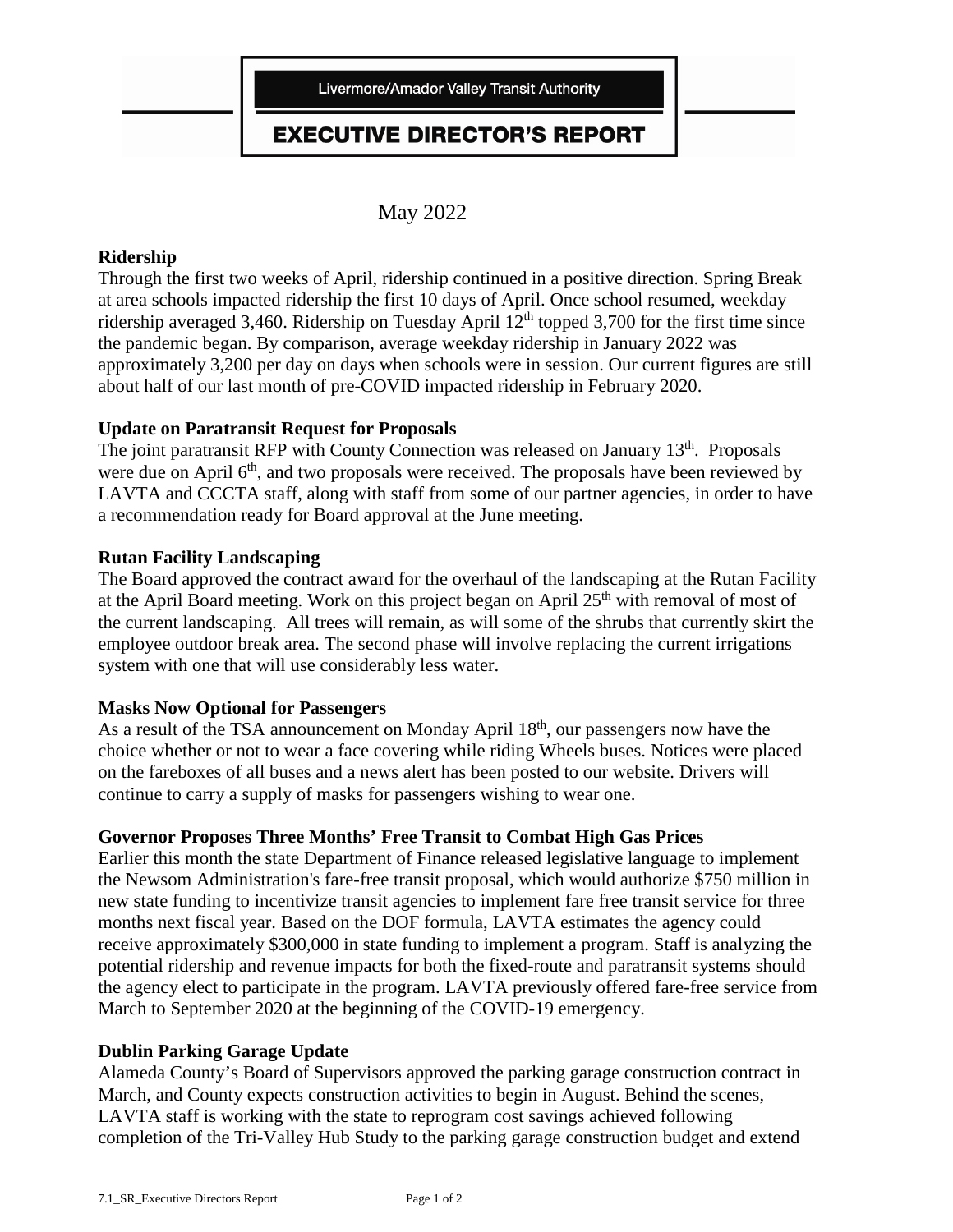the time period for the construction phase to encompass the schedule County established in the contract with the design-builder.

Attachments:

- 1. Board Statistics March 2022
- 2. FY22 Upcoming Items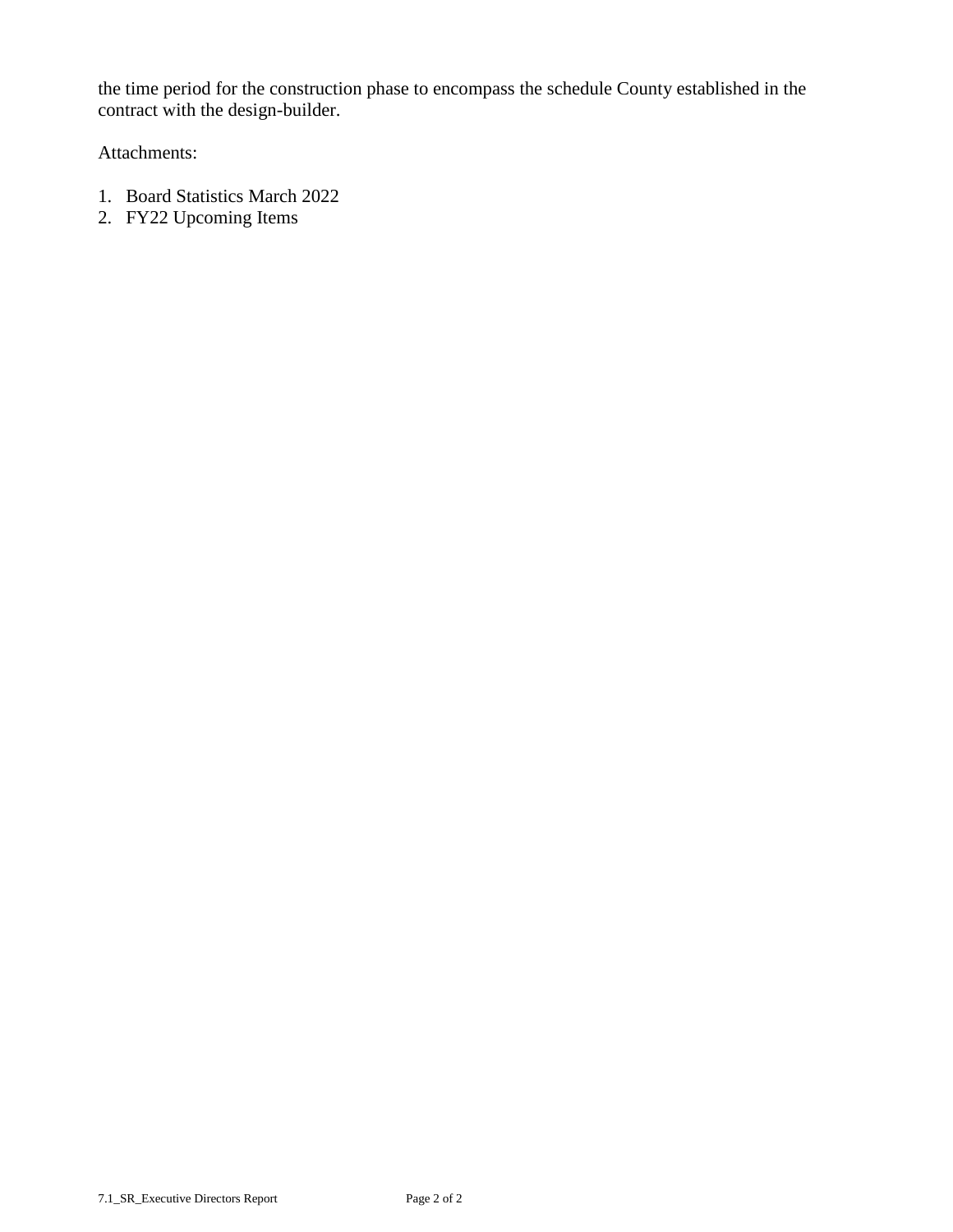### **Monthly Summary Statistics for Wheels**

|                                           |                   | <i>March 2022</i>  |          |                            |          |        |
|-------------------------------------------|-------------------|--------------------|----------|----------------------------|----------|--------|
|                                           |                   | <b>FIXED ROUTE</b> |          |                            |          |        |
|                                           | <b>March 2022</b> |                    |          | % change from one year ago |          |        |
| Total Ridership FY 2021 To Date           |                   | 622,032            |          | 107.7%                     |          |        |
| <b>Total Ridership For Month</b>          |                   | 86,948             |          | 136.5%                     |          |        |
| <b>Fully Allocated Cost per Passenger</b> | \$12.09           |                    | $-52.5%$ |                            |          |        |
|                                           | Weekday           | Saturday           | Sunday   | Weekday                    | Saturday | Sunday |
| <b>Average Daily Ridership</b>            | 3,730             | 1,092              | 925      | 184.3%                     | 17.4%    | 28.3%  |
| <b>Passengers Per Hour</b>                | 12.1              | 7.4                | 6.3      | 127.5%                     | 17.6%    | 29.6%  |
|                                           | <b>March 2022</b> |                    |          | % change from last month   |          |        |
| <b>On Time Performance</b>                |                   | 89.7%              |          | $-1.4%$                    |          |        |







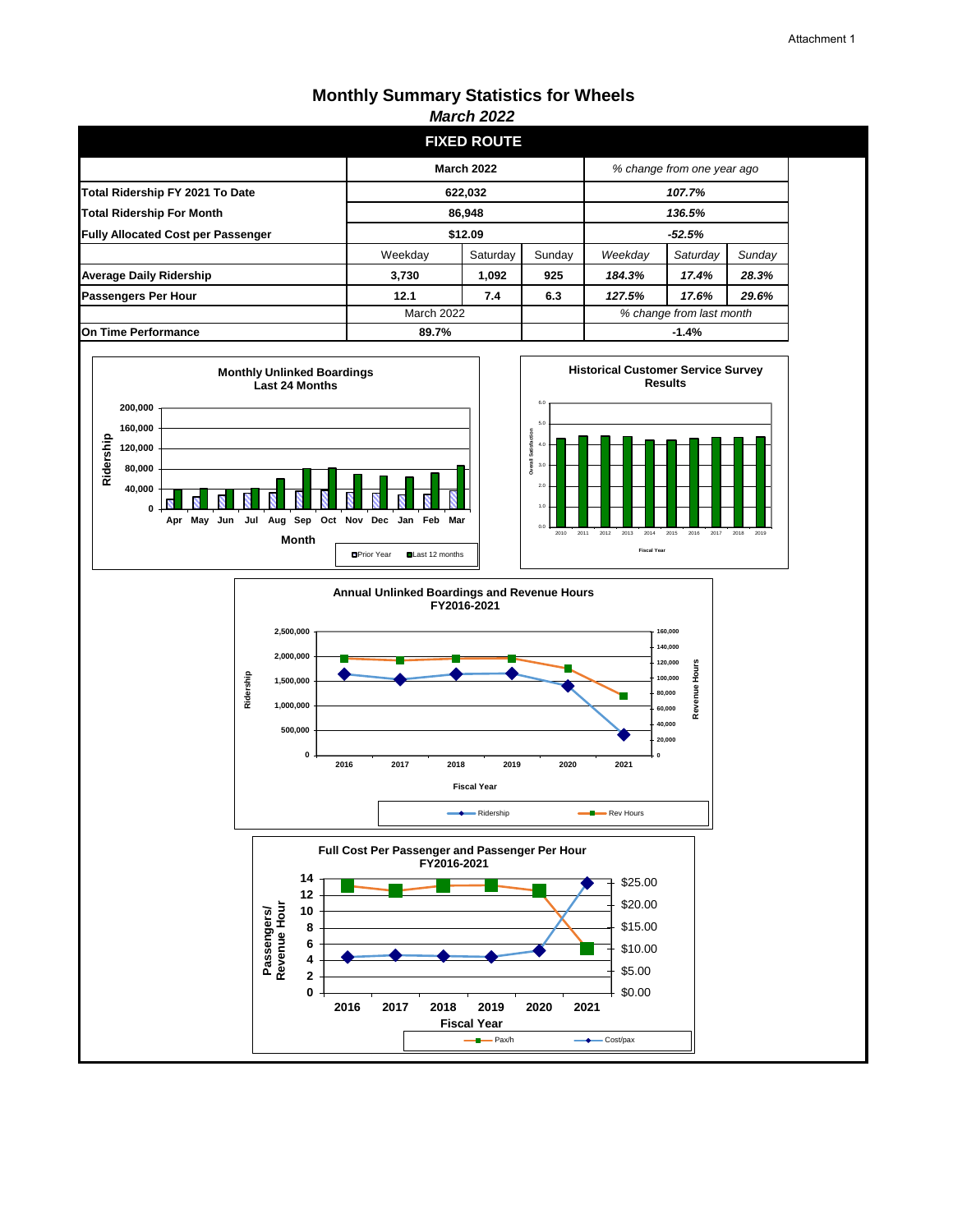### **Monthly Summary Statistics for Wheels**

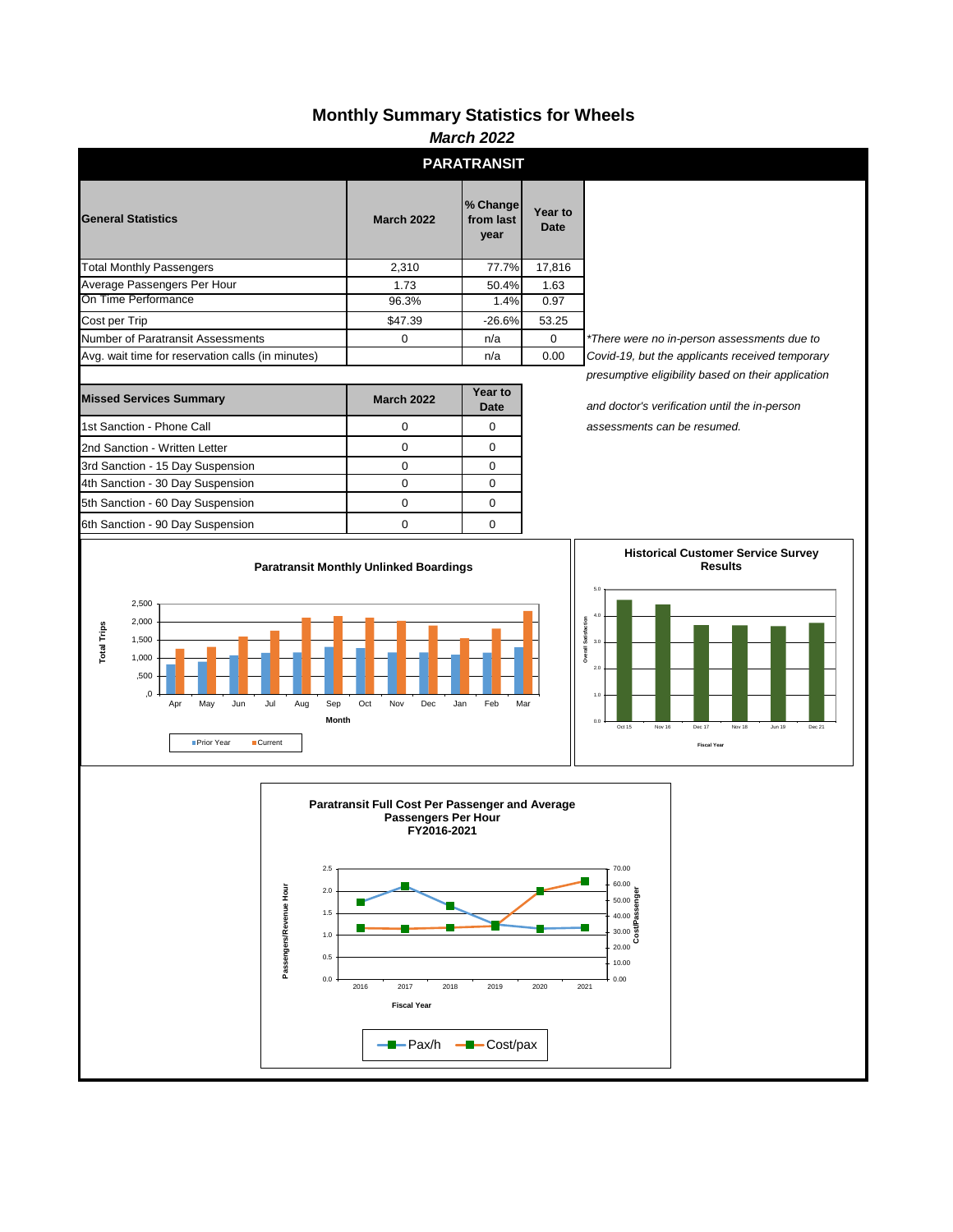### **Monthly Summary Statistics for Wheels**

| <b>March 2022</b>                             |                               |                                          |               |                                |                     |                    |                            |                    |  |
|-----------------------------------------------|-------------------------------|------------------------------------------|---------------|--------------------------------|---------------------|--------------------|----------------------------|--------------------|--|
| <b>SAFETY</b>                                 |                               |                                          |               |                                |                     |                    |                            |                    |  |
| <b>ACCIDENT DATA</b>                          |                               | <b>March 2022</b>                        |               |                                |                     |                    | <b>Fiscal Year to Date</b> |                    |  |
|                                               |                               | <b>Fixed Route</b>                       |               | <b>Paratransit</b>             | <b>Fixed Route</b>  |                    |                            | <b>Paratransit</b> |  |
| Total                                         | 3                             |                                          | 0             |                                | 17                  |                    | 0                          |                    |  |
| Preventable                                   | $\mathbf 2$                   |                                          | 0             |                                | 13                  |                    | 0                          |                    |  |
| Non-Preventable                               | $\mathbf{1}$                  |                                          | 0             |                                | 4                   |                    | $\mathbf 0$                |                    |  |
| <b>Physical Damage</b>                        |                               |                                          |               |                                |                     |                    |                            |                    |  |
| Major                                         | 3                             |                                          | 0             |                                | 5                   |                    | 0                          |                    |  |
| Minor                                         | $\mathbf 0$                   |                                          | 0             |                                | 12                  |                    | $\mathbf 0$                |                    |  |
| <b>Bodily Injury</b>                          |                               |                                          |               |                                |                     |                    |                            |                    |  |
| Yes                                           | 0                             |                                          | 0             |                                | 2                   |                    | 0                          |                    |  |
| No                                            | 3                             |                                          | 0             |                                | 15                  |                    | 0                          |                    |  |
|                                               |                               |                                          |               |                                |                     |                    |                            |                    |  |
| <b>MONTHLY CLAIMS ACTIVITY</b>                |                               | <b>Totals</b>                            |               |                                |                     |                    |                            |                    |  |
| <b>Amount Paid</b>                            |                               |                                          |               |                                |                     |                    |                            |                    |  |
| <b>This Month</b><br>To Date This Fiscal Year |                               | \$0.00                                   |               |                                |                     |                    |                            |                    |  |
|                                               |                               | \$3,845.46                               |               |                                |                     |                    |                            |                    |  |
|                                               |                               |                                          |               |                                |                     |                    |                            |                    |  |
| <b>Budget</b>                                 |                               | \$100,000.00                             |               |                                |                     |                    |                            |                    |  |
| % Expended                                    |                               | 4%                                       |               |                                |                     |                    |                            |                    |  |
|                                               |                               |                                          |               |                                |                     |                    |                            |                    |  |
|                                               |                               | <b>CUSTOMER SERVICE - ADMINISTRATION</b> |               |                                |                     |                    |                            |                    |  |
| <b>CATEGORY</b>                               |                               | <b>Number of Requests</b>                |               |                                |                     |                    |                            |                    |  |
|                                               |                               | <b>March 2022</b>                        |               | <b>Year To Date</b>            |                     |                    |                            |                    |  |
|                                               |                               |                                          |               |                                |                     |                    |                            |                    |  |
| Praise                                        |                               | 0                                        |               | 3                              |                     |                    |                            |                    |  |
| <b>Bus Stop</b>                               |                               | $\overline{2}$                           |               | 25                             |                     |                    |                            |                    |  |
| Incident                                      |                               | $\overline{c}$                           |               | $\overline{7}$                 |                     |                    |                            |                    |  |
| <b>Trip Planning</b>                          |                               | $\mathbf 0$                              |               | 9                              |                     |                    |                            |                    |  |
| Fares/Tickets/Passes                          |                               | $\mathbf{1}$                             |               | 13                             |                     |                    |                            |                    |  |
| Route/Schedule Planning                       |                               | $\overline{7}$                           |               | 49                             |                     |                    |                            |                    |  |
| Marketing/Website                             |                               | $\mathbf 0$                              |               | $\overline{7}$                 |                     |                    |                            |                    |  |
| <b>ADA</b>                                    |                               | $\mathbf 0$                              |               | $\overline{7}$                 |                     |                    |                            |                    |  |
| <b>COVID Inquiries</b>                        | $\pmb{0}$<br>$\boldsymbol{2}$ |                                          | 5<br>6        |                                |                     |                    |                            |                    |  |
| Lost/Found<br><b>TOTAL</b>                    |                               |                                          | 131           |                                |                     |                    |                            |                    |  |
|                                               |                               | 14                                       |               |                                |                     |                    |                            |                    |  |
|                                               |                               | <b>CUSTOMER SERVICE - OPERATIONS</b>     |               |                                |                     |                    |                            |                    |  |
|                                               |                               | <b>FIXED ROUTE</b>                       |               |                                |                     | <b>PARATRANSIT</b> |                            |                    |  |
|                                               |                               |                                          | <b>UNABLE</b> |                                |                     |                    |                            |                    |  |
| <b>CATEGORY</b>                               | <b>VALID</b>                  | <b>NOT VALID</b>                         | <b>TO</b>     | <b>VALID</b><br><b>YEAR TO</b> | <b>VALID</b>        | <b>NOT VALID</b>   | <b>UNABLE TO</b>           | <b>VALID YEAR</b>  |  |
|                                               |                               |                                          | VALIDATE      | <b>DATE</b>                    |                     |                    | <b>VALIDATE</b>            | TO DATE            |  |
| Praise                                        | $\overline{2}$                | 0                                        | 0             | 13                             | $\mathsf{O}\xspace$ | 0                  | 0                          | $\mathbf{1}$       |  |
| Safety                                        | $\mathbf 2$                   | 0                                        | $\mathsf 0$   | $10\,$                         | $\pmb{0}$           | $\pmb{0}$          | $\mathsf 0$                | $\mathbf{1}$       |  |
| Driver/Dispatch Discourtesy                   | $\pmb{0}$                     | 3                                        | 0             | 5                              | $\mathbf{1}$        | $\pmb{0}$          | 0                          | $\mathbf{1}$       |  |
| Early                                         | $\mathbf{1}$                  | $\pmb{0}$                                | 0             | 5                              | $\pmb{0}$           | 0                  | 0                          | 0                  |  |
| Late                                          | $\pmb{0}$                     | $\mathbf{1}$                             | $\pmb{0}$     | 11                             | $\mathbf{1}$        | $\mathbf 0$        | 0                          | 9                  |  |
| No Show                                       | $\mathbf 0$                   | $\pmb{0}$                                | $\pmb{0}$     | $\mathbf{3}$                   | $\mathbf 0$         | $\mathbf 0$        | $\mathbf 0$                | $\mathbf{1}$       |  |
| Incident                                      | $\mathbf 0$                   | $\pmb{0}$                                | 0             | 5                              | $\pmb{0}$           | $\mathbf 0$        | $\mathbf 0$                | 4                  |  |
| Driver/Dispatch Training                      | $\mathbf 0$                   | $\pmb{0}$                                | $\pmb{0}$     | 13                             | $\pmb{0}$           | 3                  | $\mathbf 0$                | 4                  |  |
| Maintenance                                   | $\mathbf 0$                   | $\pmb{0}$                                | $\pmb{0}$     | 0                              | $\mathsf{O}\xspace$ | $\pmb{0}$          | $\pmb{0}$                  | $\mathbf{1}$       |  |
| <b>Bypass</b>                                 | 3                             | $\mathbf 0$                              | $\pmb{0}$     | 28                             | 0                   | $\mathbf 0$        | $\pmb{0}$                  | 0                  |  |
| <b>TOTAL COMPLAINTS</b>                       | 6                             | 4                                        | 0             | 80                             | $\mathbf{2}$        | 3                  | 0                          | 21                 |  |
| <b>Valid Complaints</b>                       |                               |                                          |               |                                |                     |                    |                            |                    |  |
| Per 10,000 riders                             | 0.69                          |                                          |               |                                |                     |                    |                            |                    |  |
| Per 1,000 riders                              |                               |                                          |               |                                |                     | 0.87               |                            |                    |  |
|                                               |                               |                                          |               |                                |                     |                    |                            |                    |  |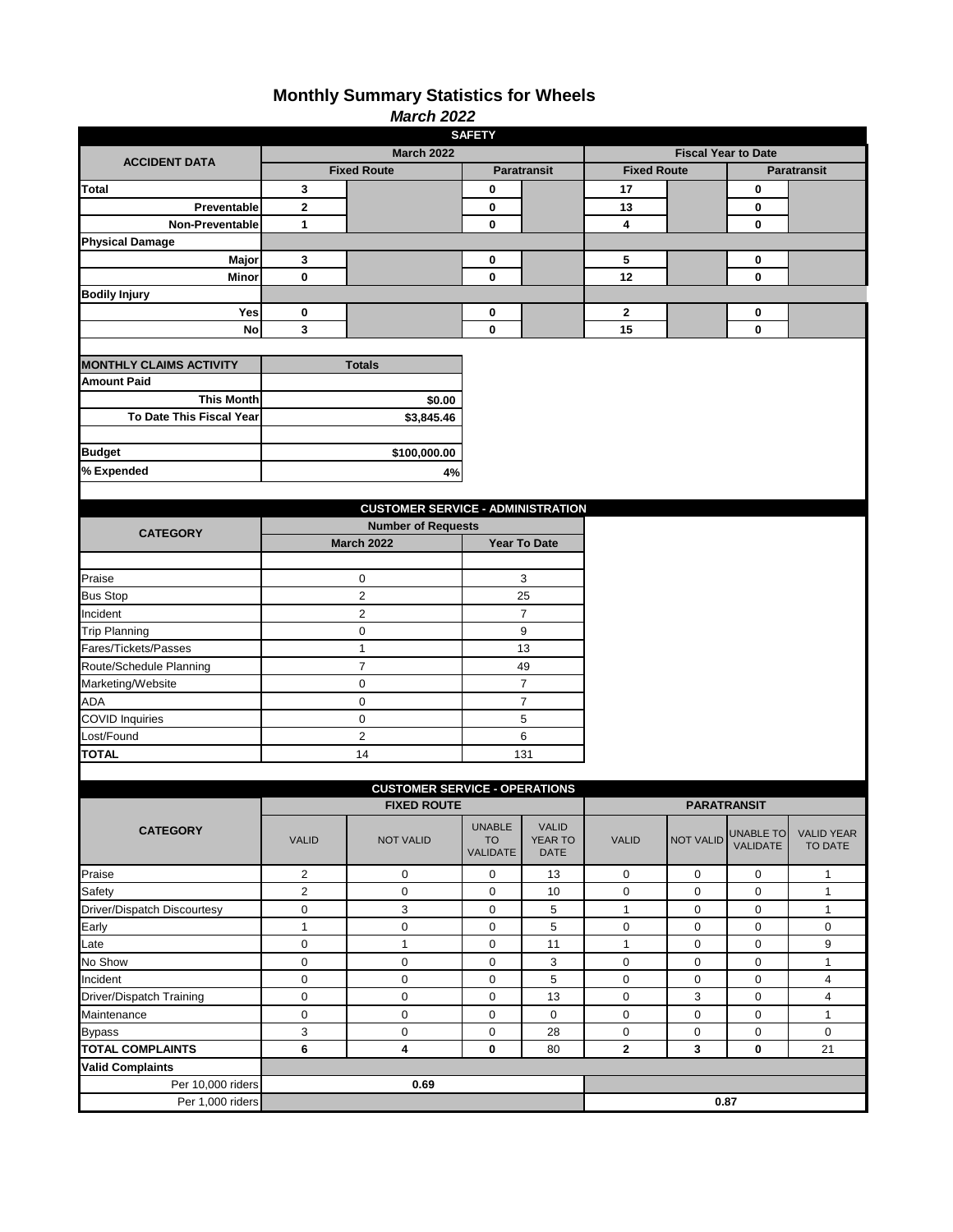## **LAVTA COMMITTEE ITEMS - May 2022 - September 2022**

### **Finance & Administration Committee**

| May                                               | Action | Info |
|---------------------------------------------------|--------|------|
| Minutes                                           | X      |      |
| <b>Treasurers Report</b>                          | X      |      |
| Salary Study, Organizational Review               | X      |      |
| June                                              | Action | Info |
| Minutes                                           | X      |      |
| <b>Treasurers Report</b>                          | Χ      |      |
| LAIF                                              | X      |      |
| Legal Contract                                    | X      |      |
| July                                              | Action | Info |
| <b>Minutes</b>                                    | X      |      |
| <b>Treasurers Report</b>                          | X      |      |
| FTA Funding Resolutions 5307 & 5309 (last in '21) | X      |      |
| *Typically July committee meetings are cancelled  |        |      |
| <b>August</b>                                     | Action | Info |
| <b>Minutes</b>                                    | X      |      |
| <b>Treasures Report</b>                           | X      |      |
| September                                         | Action | Info |
| Minutes                                           | X      |      |
| <b>Treasurers Report</b>                          | Χ      |      |
| Conflict of Interest - even numbered years        | X      |      |